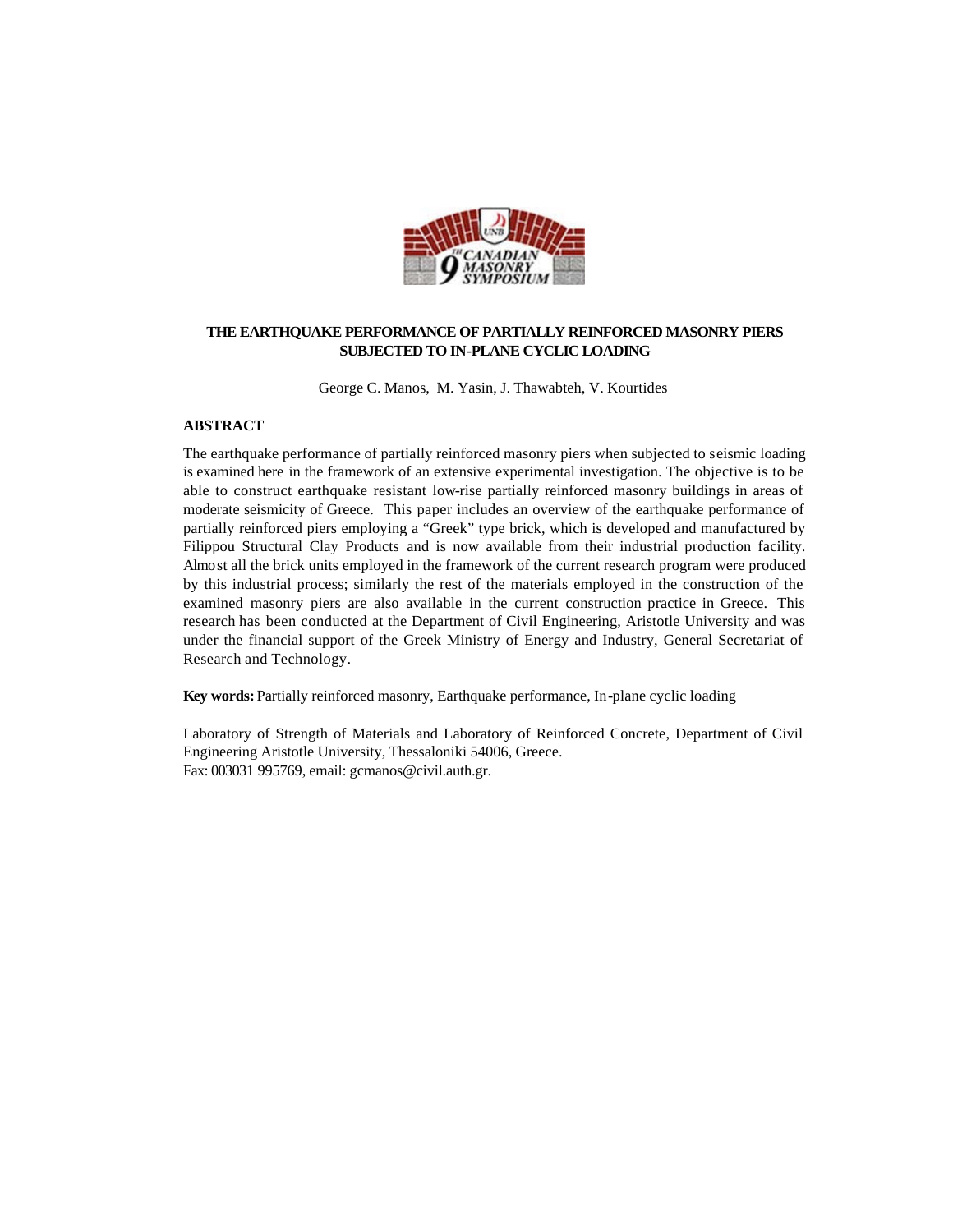## **INTRODUCTION**

Extensive experimental programs have been performed, both in the USA as well as in various European Institutions, in order to examine the performance of structural elements of this type when subjected to various types of loading. Most of these tests employed masonry piers with various reinforcing arrangements, which were subjected to combined constant compression together with horizontal load reversals of varying amplitude (cyclic loading) in order to investigate the influence of certain parameters on the response. The most significant parameters, that are usually examined, are the type and strength of the materials (mortar and masonry units), the geometry of the masonry piers and their reinforcing arrangement (in quantity and structural details), and the level of axial compression (Tasios 1987). The behavior of masonry piers for seismic loads has been studied in the past by subjecting these piers simultaneously to combined horizontal and vertical loads (racking tests, Hidalgo et.al. 1978). The influence of various reinforcing arrangements on the pier's behavior was also studied under these loading conditions (Hidalgo et.al., 1978, Tomazevic et.al., 1993). In order to achieve a reasonable simulation of the actual earthquake loading conditions, the horizontal loads are usually applied in a cyclic manner, in order to represent the alternating nature of the seismic loads; the gravity action, simulated by the vertical concentrated load, is assumed to remain almost constant, an assumption that can be considered reasonably valid for low-rise buildings that represent the majority for this type of construction in seismically active regions. The basic structural components of this type of masonry building are connected together with diaphragms (with a varying degree of flexibility) so that each one of the basic masonry components is subjected to simultaneously in-plane and out-of-plane horizontal seismic actions on top of the gravity loads. Despite this, much exp erimental research has focused on the in-plane behavior, separately from the out-of-plane behavior. As was shown by Manos and co-workers (Manos 1983, Gulkan 1990), this can be a reasonable assumption under certain conditions. The dominant role in the earthquake performance of masonry buildings is played by the satisfactory in-plane performance of masonry piers that are distributed in such a way as to form the "shell" of a masonry building and to provide its earthquake resistance by in-plane actions in both horizontal directions. As a consequence, the importance of investigating the in-plane behavior of masonry piers is paramount. The current research focuses on the in-plane behavior of masonry piers when they are subjected to in-plane loads simulating the combined earthquake and gravitational actions. The final objective is to be able to employ such structural elements in order to construct earthquake resistant low-rise partially reinforced masonry buildings in areas of moderate seismicity of Greece.

## **TESTING ARRANGEMENT**

Figure 1 depicts the testing layout whereby the masonry pier specimen is placed within a steel reaction frame with its foundation being anchored to that frame. This reaction frame, which is part of the Earthquake Simulator Facility of Aristotle University, also provides the support for the horizontal servo-hydraulic actuator, which has a capacity of 250KNt, a stroke of  $\pm$  50mm and a capability of displacement control with a good fidelity in its response in the frequency range from 0 to 50Hz. Moreover, the same reaction frame also provides support for the vertical hydraulic jack that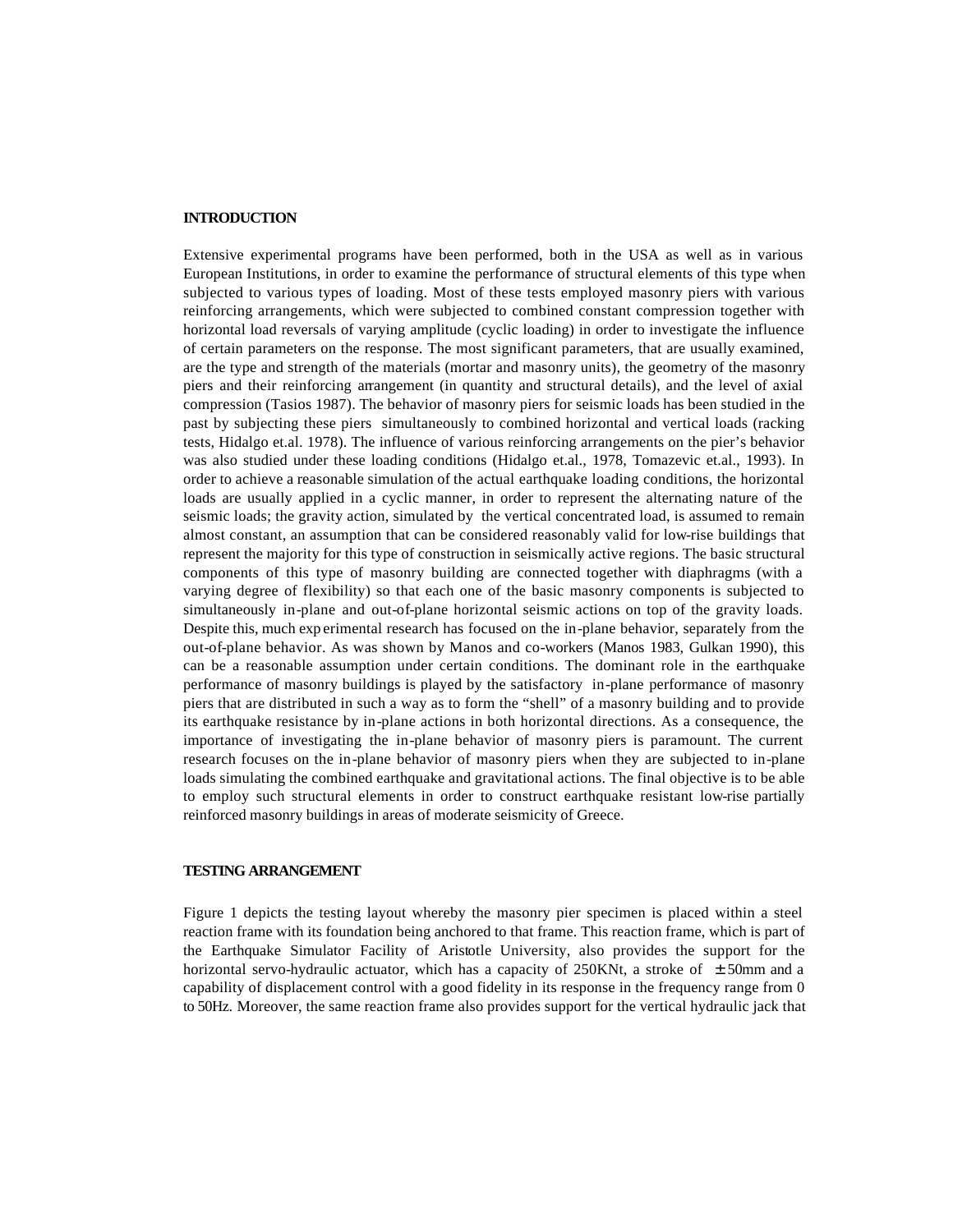has a capacity of 200KNt and a stroke of  $\pm$  200mm, with the force being applied statically. Because this vertical jack is not displacement-controlled, a system of accumulators was added, in order to avoid variations of the vertical force when the specimen develops excessive deformations that also include significant vertical displacements at the post-cracking stage. Thus, whereas the vertical load is kept almost constant at a predetermined level, the horizontal force applied at the top is varied in a cyclic manner; this results from controlling the imposed horizontal displacement at this point of the masonry pier in a predetermined way. The imposed cyclic displacement time history is depicted in figure 2, in terms of displacement amplitude versus number of cycles. The frequency of this cyclic loading is also one of the studied parameters and it can be specified at the beginning of the test for each pier. The prescribed horizontal displacement depicted in figure 2 has been already applied with two distinctly different frequencies; the first being a rather slow variation of the horizontal forces at 0.01Hz whereas the second is a rather fast variation of the horizontal forces at 1.00Hz. The former simulates the prototype earthquake forces only in the reversible (cyclic) nature of the loading, whereas the latter simulates both the cyclic nature as well as the frequency content of the seismic forces. It is believed that the employed frequency content is quite representative of the dominant frequency content that is expected to develop in the earthquake response of such masonry components as parts of a low-rise masonry building. A large number of masonry piers, with a height of 1330mm, were tested in the reaction frame of figure 1. Selected results are included in paragraph 5.1. A limited number of relatively large piers, with a height of 2475mm, were also tested, utilizing the strong reaction frame of the Laboratory of Reinforced Concrete Structures of Aristotle University, which includes a 250KNt vertical actuator and a 1000KNt horizontal actuator in an arrangement similar to that of figure 1. Selected results for these large piers are included in paragraph 5.2. and 5.3. The imposed horizontal displacement for the large piers is similar to that depicted in figure 2, but with twice the amplitude reaching a maximum displacement equal to 40mm at the top of the pier. The variation in time of the imposed displacement for this later testing arrangement was kept always at a low speed.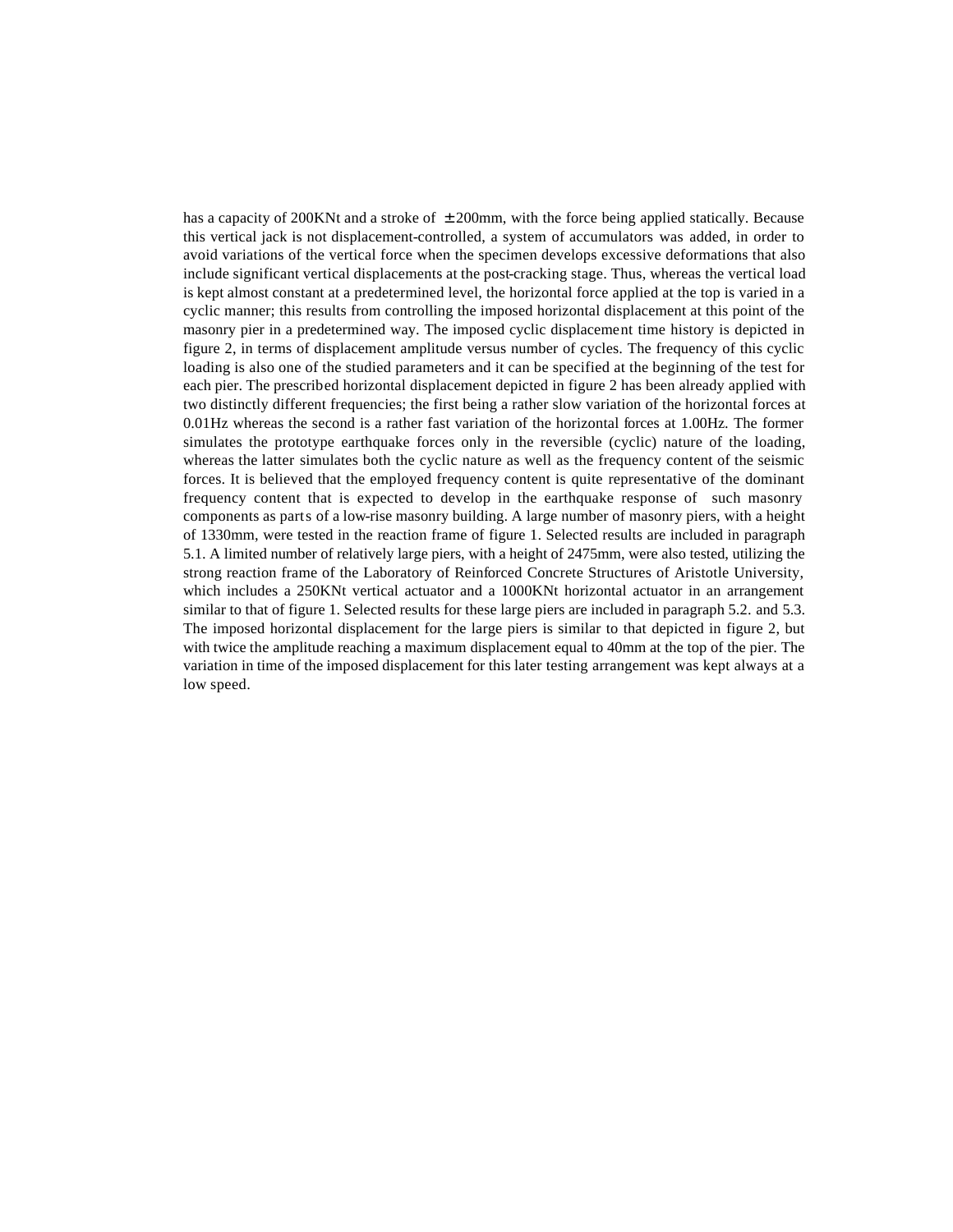## **Masonry Specimens**

All masonry specimens were constructed with the special "Greek" brick with vertical holes as depicted in figure 3. This masonry unit was initially developed as a pilot brick unit in the framework of a Brite-Euram project by the industrialists Filippou Structural Clay Products in cooperation with the Technical University of Athens under the leadership of Professor T. Tasios. Moreover, during this Brite-Euram research effort, the mechanical properties of the masonry unit in itself were also examined, as well as those of masonry piers built with it similar to the ones of the current project and under



 Figure 1. Masonry pier being subjected to the racking test in the strong steel reaction frame.

similar loading conditions (Psylla et.al., 1996). The whole Brite-Euram research effort was related to the use of reinforced masonry for building in all seismic zones (Modena et.al. 1996). The geometry of this pilot brick unit underwent certain modifications in the current research effort with regard to its height as well as the dimensions of its vertical holes. Moreover, the reinforcing arrangements that are studied here during the current project are also different. What is investigated now is the applicability of this type of construction for low-rise housing (1 or 2-story buildings) in moderate hazard seismic zones of Greece (zones 1 and 2 of the 1992 Greek Seismic Code).

The employed variation of significant parameters is presented in brief below:

**1.** The piers were loaded in the vertical directions with forces that represented *different levels of compression stresses normal to the horizontal bed joints*.

**2.** The tests that have been performed so far, utilizing the testing arrangements described in paragraph 1, included partially reinforced piers of the following *proportions*:

- Length 1330mm , height 1330mm and thickness 154mm.

- Length 660mm , height 1330mm and thickness 154mm.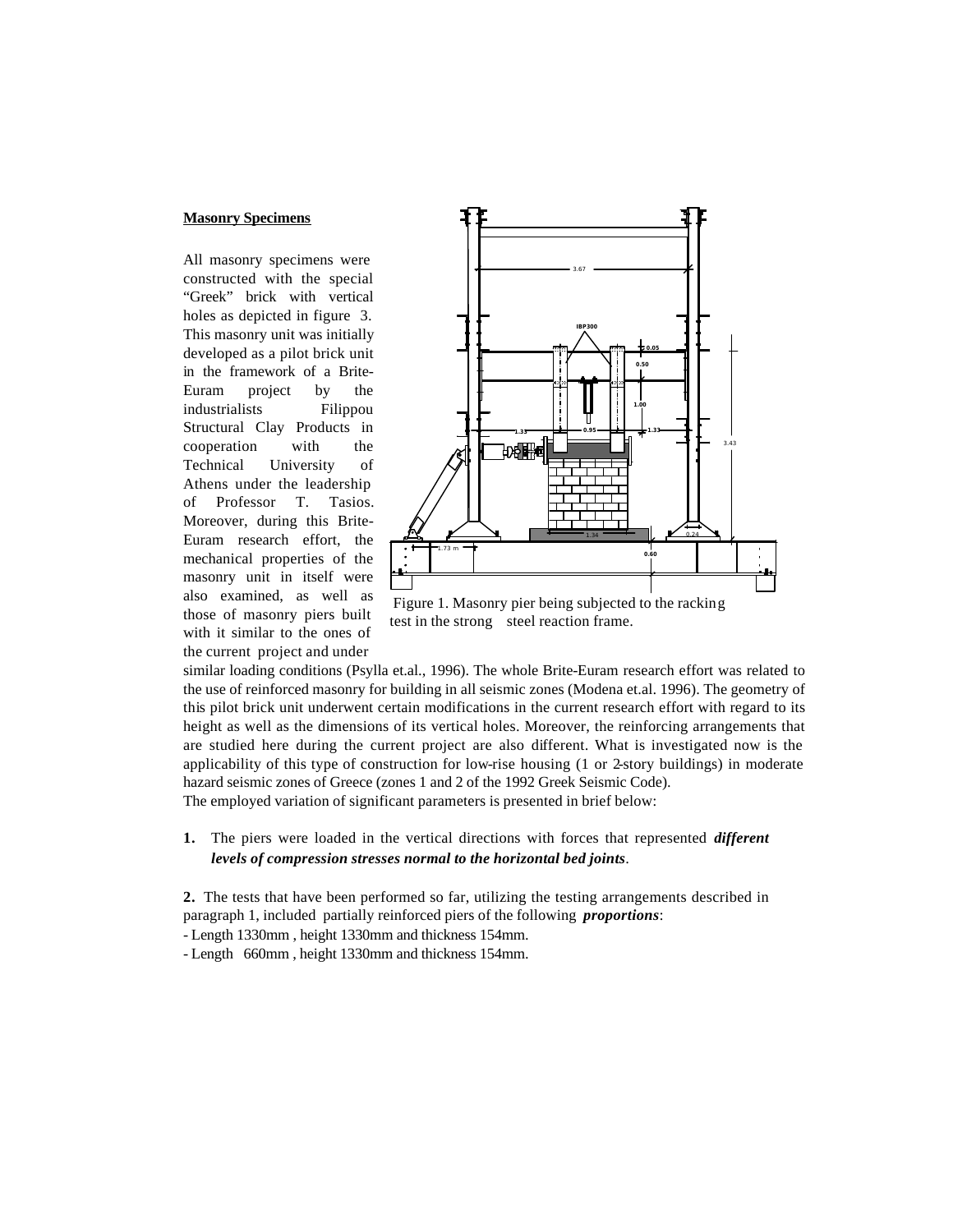

Figure 2. Applied horizontal cyclic displacements.

Apart from the above geometry, which must be considered as  $\frac{1}{2}$  scaled specimens and represent the bulk of the testing sequence, a limited number of specimens near to prototype scale were also tested. These specimens are of the following geometry:

- Length 2700mm , height 2475mm and thickness 320mm.

- Length 2700mm, height 2475mm and thickness 154mm.



Figure 3. "Greek" brick unit D Cross-section

**2.** These later specimens, which were 2475mm high, were tested as described in paragraph 1. The pseudo-dynamic variation of the horizontal forces at 0.01Hz was only applied in this case of the masonry piers of 2475mm height whereas the piers of 1330mm height were tested both with the *pseudo-dynamic as well as with the fully dynamic* variation of the horizontal forces. All these test specimens were constructed with the "Greek" brick masonry units with vertical holes; these were initially developed in the framework of a Brite - Euram project by Filippou Structural Clay Products industry. The units, shown in figure 3, were modified in terms of their basic dimensions and composition of their ceramic material in the framework of the current project; moreover they are currently produced by Filippou industry under full production which implied certain modifications in the furnace and dryer conditions.

**3.** *The compressive strength of the mortar* employed in the construction of these piers was aimed at having the following strengths:

- Category O, target compressive strength 2.5Mpa
- Category N, target compressive strength 5.0Mpa.

**4.** Finally, various *longitudinal and transverse reinforcing arrangements* were examined together with a variation of the level of uniform compression.

Forty partially reinforced masonry piers were constructed and tested in order to meet the variation of the parameters listed above. The majority of the masonry piers were 1330mm high. These were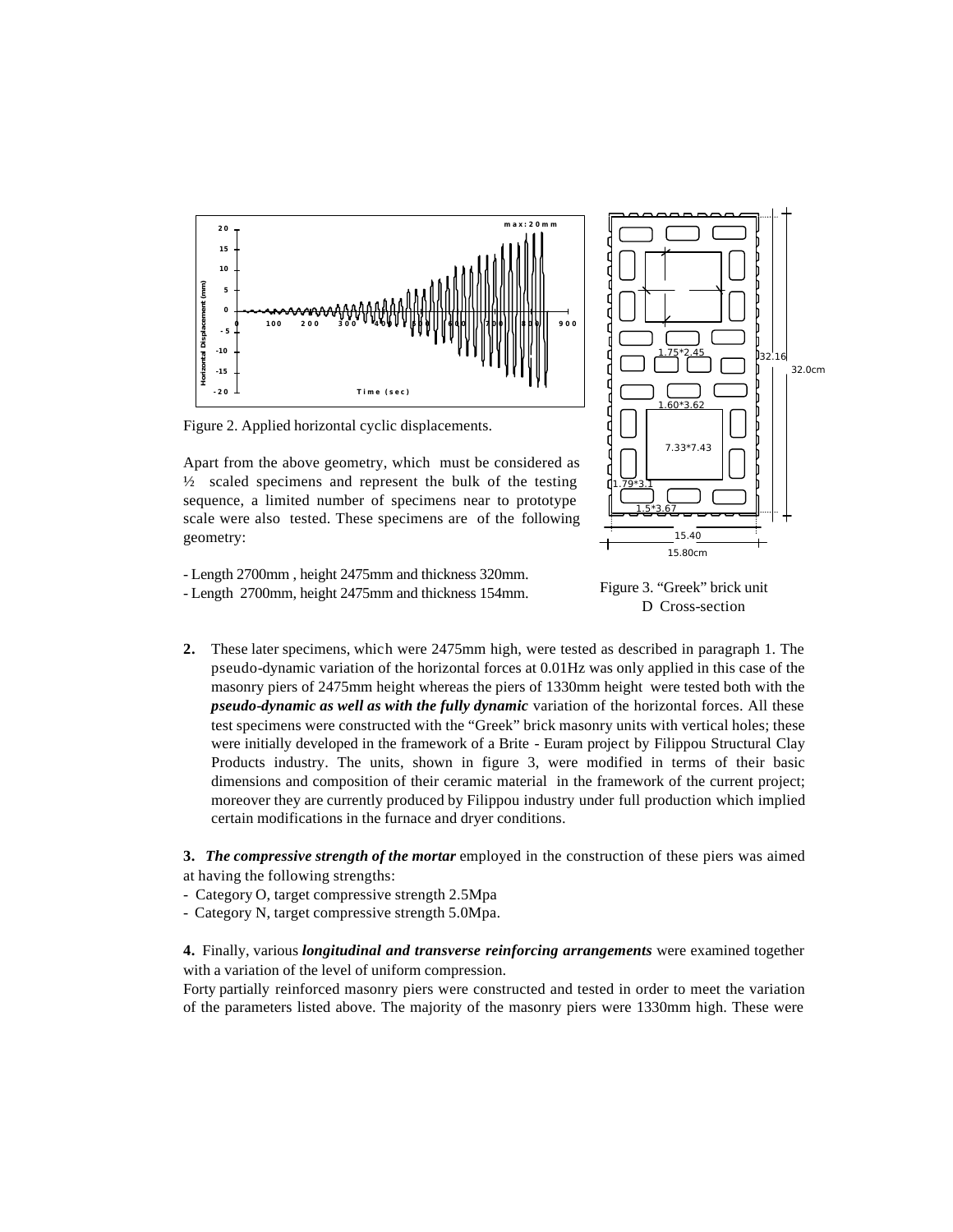tested at the special steel reaction frame that is part of the earthquake simulator facility of the Laboratory of Strength of Materials, of Aristotle University. A limited number of masonry piers were 2475mm high, almost the height of a single floor masonry pier in prototype construction conditions; these were tested at the steel reaction frame of the Laboratory of Reinforced Concrete, of Aristotle University.

## **Standard Tests**

A number of standard tests were carried out prior to the complex racking tests. The following tables 1 and 2 include the final summary results from these tests. These are:

- Simple compression tests of the masonry units.

- Simple compression tests of cubes taken from mortar during the construction of the racking specimens.

- Simple compression tests of cubes taken from the grout during the construction of the racking specimens.

- Simple tension tests of the reinforcement used in the construction of the racking specimens.

- Simple pull-out tests of the reinforcement used in the construction of the racking specimens from cubes of grout.

- Simple compression tests of masonry piers, without reinforcement. These piers had 660mm length, 1330mm height and 154mm thickness; they were constructed at the same time and with the same materials as those used in the construction of a group of racking specimens.

| Compressive Strength of<br>Table<br>1 |               |          |           |  |  |  |  |  |  |
|---------------------------------------|---------------|----------|-----------|--|--|--|--|--|--|
| Brick Units and of Mortar and Grout   |               |          |           |  |  |  |  |  |  |
|                                       | Strength      | Strength |           |  |  |  |  |  |  |
| <b>Brick</b>                          | (Gross)       | (Net)    | % of      |  |  |  |  |  |  |
| Unit                                  | fb (Mpa)      | fb (Mpa) | Voids     |  |  |  |  |  |  |
| Â                                     | 2.59          | 5.20     | 50%       |  |  |  |  |  |  |
| $\overline{C}$                        | 8.93          | 17.38    | 49%       |  |  |  |  |  |  |
| D                                     | 7.14          | 15.48    | 54%       |  |  |  |  |  |  |
|                                       |               | Mortar   | Grout     |  |  |  |  |  |  |
| Wall                                  | Name          | Strength | Strength  |  |  |  |  |  |  |
|                                       |               | fm (Mpa) | fck (Mpa) |  |  |  |  |  |  |
| Wall- $5(f)$                          |               | 3.48     | 7.39      |  |  |  |  |  |  |
| Wall- $6(f)$                          |               | 4.31     | 7.24      |  |  |  |  |  |  |
| Wall-7 $(f)$                          |               | 3.50     | 7.67      |  |  |  |  |  |  |
| Wall- $8(f)$                          |               | 3.48     | 7.56      |  |  |  |  |  |  |
| Wall-9(Í)                             |               | 3.44     | 7.73      |  |  |  |  |  |  |
| Wall- $11(f)$                         |               | 3.46     | 7.50      |  |  |  |  |  |  |
| Wall- $12(f)$                         |               | 4.56     | 7.54      |  |  |  |  |  |  |
| Wall- $13(f)$                         |               | 4.53     | 7.73      |  |  |  |  |  |  |
| Wall- $14(f)$                         |               | 5.08     | 7.81      |  |  |  |  |  |  |
| Wall- $15(f)$                         |               | 4.64     | 7.62      |  |  |  |  |  |  |
| Wall-19 $(f)$                         |               | 6.21     | 8.47      |  |  |  |  |  |  |
| Wall-20 $(j)$                         |               | 5.99     | 8.84      |  |  |  |  |  |  |
| Wall-21 $(f)$                         |               | 3.70     | 8.43      |  |  |  |  |  |  |
| Wall-22 $(f)$                         |               | 3.68     | 8.92      |  |  |  |  |  |  |
|                                       | Wall-23 $(f)$ |          | 8.81      |  |  |  |  |  |  |
| Wall-27 $(f)$                         |               | 4.28     | 9.78      |  |  |  |  |  |  |
| Wall-34 $(N)$                         |               | 4.38     | 11.47     |  |  |  |  |  |  |
| Wall-29(I)                            |               | 2.00     | 8.81      |  |  |  |  |  |  |
| $Wall-30(0)$                          |               | 2.16     | 9.71      |  |  |  |  |  |  |
| Wall- $31(\ddot{I})$                  |               | 1.88     | 10.69     |  |  |  |  |  |  |
| Wall-32(I)                            |               | 2.32     | 8.69      |  |  |  |  |  |  |
| Wall-33(Ï)                            |               | 2.08     | 8.91      |  |  |  |  |  |  |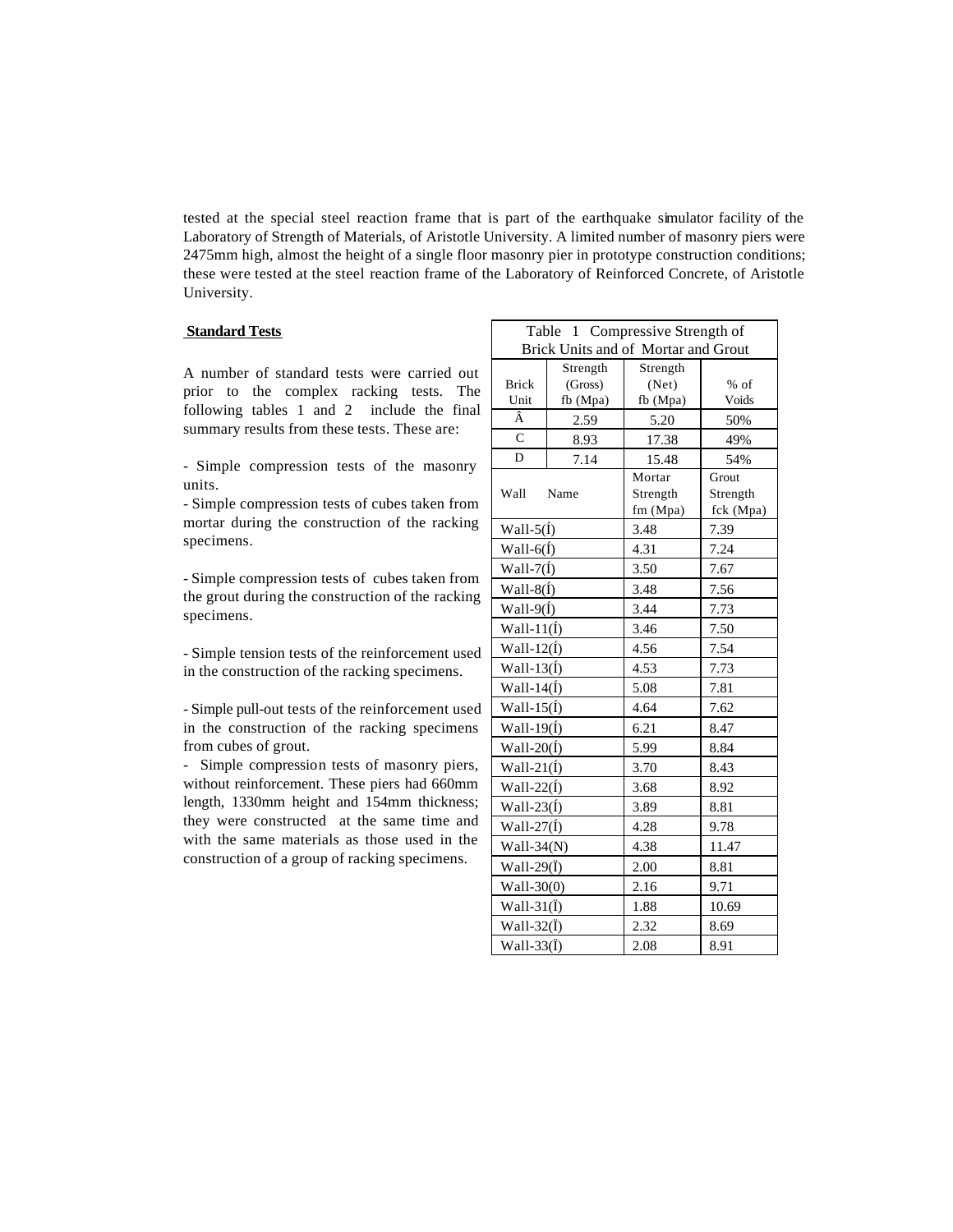| Specimen             | <b>Brick</b>  | <b>Dimensions</b>       | Mortar      | Type        | Measured        | Predicted *    |
|----------------------|---------------|-------------------------|-------------|-------------|-----------------|----------------|
| Name                 | Category      | of Pier $(\frac{C}{A})$ | Strength    | of          | Strength        | Strength       |
|                      |               | (cm)                    | $f m$ (Mpa) | Test        | (Mpa)           | (Mpa)          |
| Pier 1 $(f)$         | B             | 131 / 65.5 / 15.5       | 4.03        | Compression | $fk = 3.85$     | $fk = 2.07$    |
| Pier $1(\tilde{I})$  | Â             | 104.5 / 65.5            | 2.09        | Compression | $fk = 2.51$     | $fk = 1.75$    |
|                      |               | /15.5                   |             |             |                 |                |
| Pier 2 $(f)$         | $\mathcal{C}$ | 130/66.3/15.5           | 4.03        | Compression | $fk = 4.56$     | $fk = 4.53$    |
| Pier $3(f)$          | $\mathbf C$   | 130/66.1/15.5           | 4.03        | Compression | $fk = 4.53$     | $fk = 4.53$    |
| Pier 4 $(I)$         | Â             | 133 / 65.6 / 15.5       | 4.03        | Compression | $fk = 3.79$     | $fk = 2.07$    |
| Pier $5(f)$          | $\mathcal{C}$ | 129.5 / 65.5            | 4.03        | Compression | $fk = 5.10$     | $fk = 4.53$    |
|                      |               | /15.5                   |             |             |                 |                |
| Pier $2(\ddot{I})$   | $\mathcal{C}$ | 130/66.3/15.5           | 2.09        | Compression | $fk = 3.48$     | $fk = 3.85$    |
| Pier $3(\mathbf{I})$ | $\mathcal{C}$ | 129.5 / 66.3            | 2.09        | Compression | $fk = 3.37$     | $fk = 3.85$    |
|                      |               | /15.5                   |             |             |                 |                |
| Pier                 | Â             | 106/100/15.5            | 4.03        | Diagonal    | $f$ v $k=0.169$ | $f$ vko=0.15   |
| 1D(N)                |               |                         |             | Tension     |                 |                |
| Pier $1D(\ddot{I})$  | Â             | 106/99.5/15.5           | 2.09        | Diagonal    | $f$ v $k=0.165$ | $f$ v $ko=0.1$ |
|                      |               |                         |             | Tension     |                 |                |
| Pier $2D(\ddot{I})$  | D             | 66/66/15.5              | 2.09        | Diagonal    | $fvk = 0.204$   | $f$ v $ko=0.1$ |
|                      |               |                         |             | Tension     |                 |                |
| Pier $2D(f)$         | D             | 97.5 / 100 / 15.5       | 4.03        | Diagonal    | $f$ v $k=0.240$ | $f$ vko=0.15   |
|                      |               |                         |             | Tension     |                 |                |
| Pier $3D(\ddot{I})$  | D             | 97.5 / 100 / 15.5       | 2.09        | Diagonal    | $f$ v $k=0.199$ | $f$ v $ko=0.1$ |
|                      |               |                         |             | Tension     |                 |                |

Table 2 Compression and Shear (from diagonal tension) Strengths

\* Euro-Code 6 (K=0.50, fk =  $\hat{E}$  fb<sup>0.65</sup> fm<sup>0.25</sup>, fvko= limit shear strength for zero normal stress)

- Simple diagonal tension tests of masonry specimens without reinforcement. These specimens had length 99.5mm, height 106mm and thickness 106mm; they were constructed at the same time and with the same materials as those used in the construction of a group of racking specimens.

The variation of the applied load together with certain important deformation levels were recorded during some of these standard masonry tests through the appropriate instrumentation.

## **Cyclic Tests**

The measured response has been treated in such a way as to deduce the most significant state of stress. In general the following dominant response modes are expected to develop in these masonry specimens: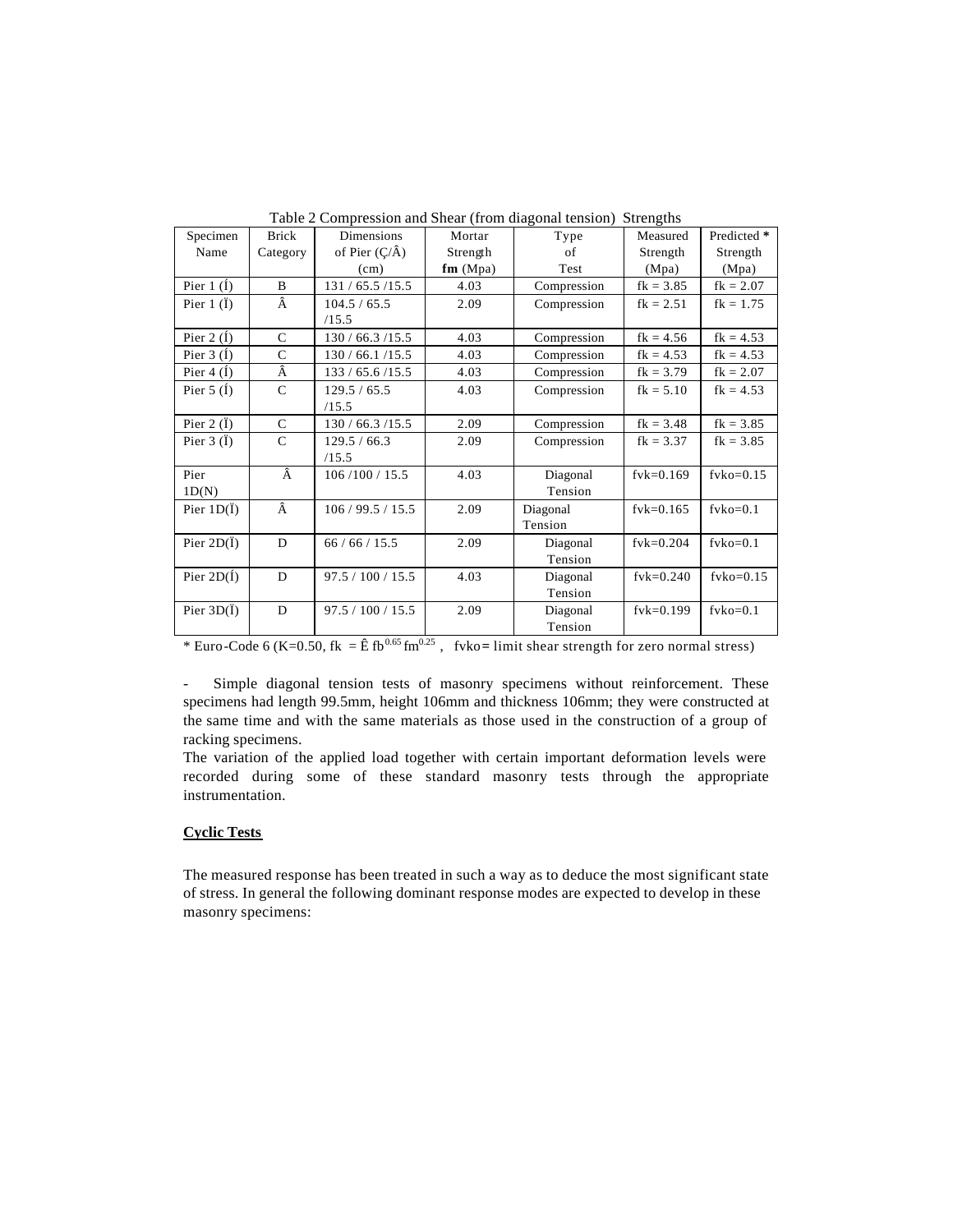- A predominantly rocking mode at the foundation level that is due to the **Load cell** development of a limit flexural state of stress at the foundation level under the combined action of the horizontal and vertical loads.

- A predominantly flexural mode for the rest of the masonry pier, apart from the foundation level due to the flexural state of stress for the rest of the masonry pier under the combined action of the horizontal and vertical loads.

- A predominantly sliding mode at the foundation level that is due to the development of a limit sliding state of stress at the foundation level under the combined action of the horizontal and vertical loads.



Figure 7. Used Instrumentation scheme

- A predominantly shearing mode for the rest of the masonry pier, apart from the foundation level, that is due to the development of a shearing state of stress for the rest of the masonry pier under the combined action of the horizontal and vertical loads.

The variations of the basic parameters studied in the present test sequence were expected to exert an influence on the development of the above dominant modes of response. The instrumentation scheme was aimed at being able to identify the contribution of each one of the above response modes to the total response of the masonry piers during the racking tests. The basic parameters, whose influence was studied in the framework of the current project, are listed below:

- The geometry in terms of height over length ratio; one represents rather slender piers with height over length ratio approximately equal to 2 whereas the second addresses less slender piers with height over length ratio approximately equal to 1. This must be viewed together with the two different types of thickness, as described in paragraph 2.

- The type of mortar; two distinct types, O and N are examined.
- The level of axial compression that is applied to these piers together with the horizontal loads.

This level of compression is set as a percentage of the compressive strength of the masonry specimens subjected to the standard simple compression test presented in paragraph 3. As already mentioned, it was intended here to investigate the performance of this type of masonry piers as part of low-rise housing; it is expected that the level of axial compression of vertical structural elements composing such low-rise housing is rather low. Consequently, two levels of axial compression were adopted; the first is 4% of the masonry strength and the second is 8% of the masonry strength.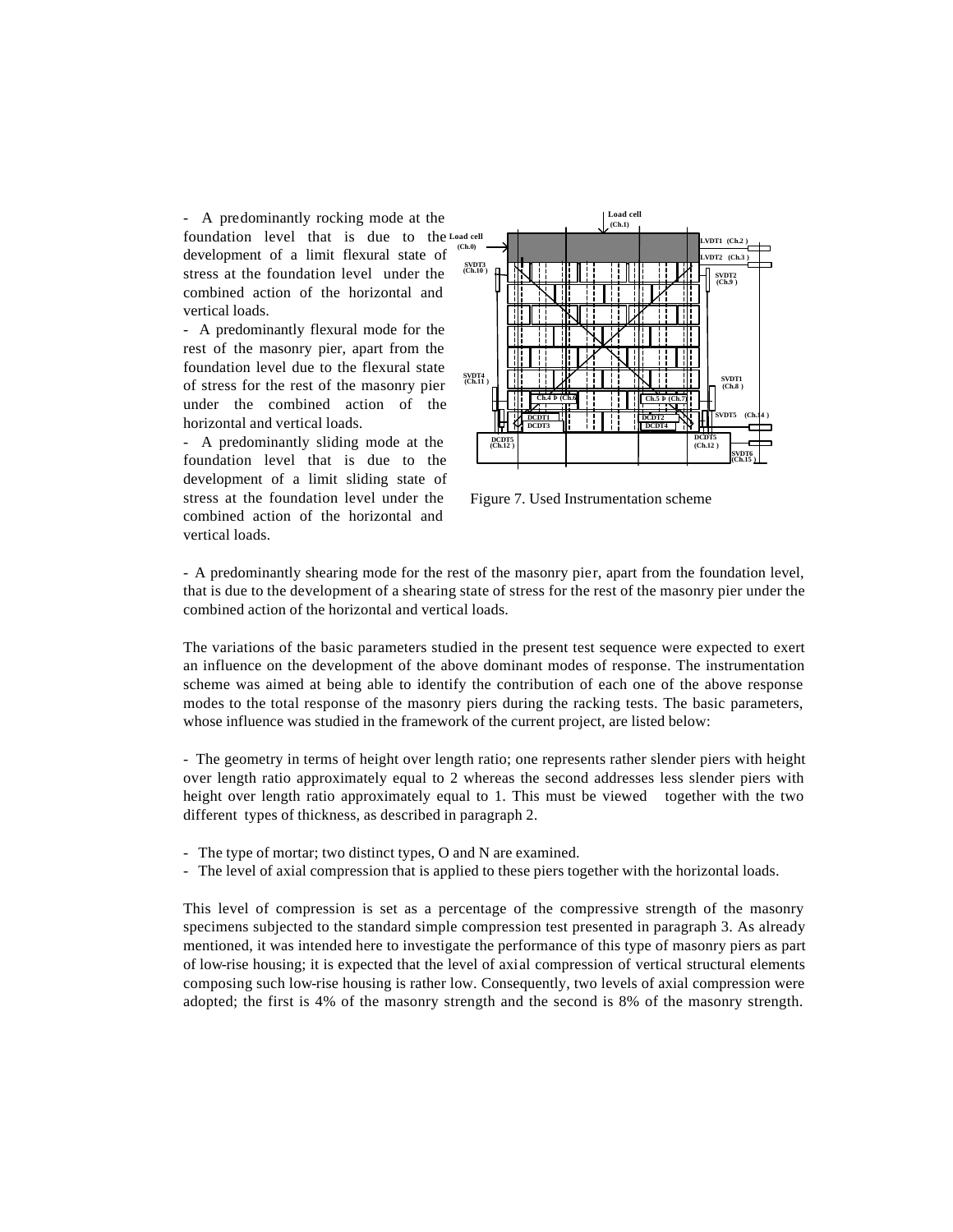Moreover, a limited number of specimens were tested with no axial compression.

- The influence of the amount of horizontal (transverse) reinforcement was studied in terms of ratio of the area of this type of reinforcement of the corresponding gross cross sectional area. This ratio was varied from a relatively low value, approximately equal to 0.05%, to a somewhat larger value, approximately equal to 0.150%. The amount of the vertical (longitudinal ) reinforcement, in terms of ratio of the area of this type of reinforcement of the corresponding gross cross sectional area, remained constant for all the specimens, approximately equal to 0.125%.

- In addition to the above parameters the influence of the frequency of the cyclic horizontal loading, as mentioned in paragraph 1, is also one of the studied parameters in the reduced scale specimens.

## **DISCUSSION OF TEST RESULTS**

## **Masonry Piers with 1330mm height and a nominal thickness of 155mm (Wall-17N)**

Some of the measured response during this test sequence, together with the observed damage patterns, are presented and discussed in what follows. Figure 8 depicts the details of a specimen with dimensions: 1330mm length by 1330mm height and thickness 155mm. The mortar used was of type N and the axial compression level was 4% of the strength of this type of masonry in compression. The vertical and horizontal reinforcing arrangement is also shown in figure 8 whereas figure 9 portrays the damage sustained by this specimen at the end of its test.



Figure 8. Reinforcing Details of Wall-17N

Figure 9. Observed Damage of Wall-17N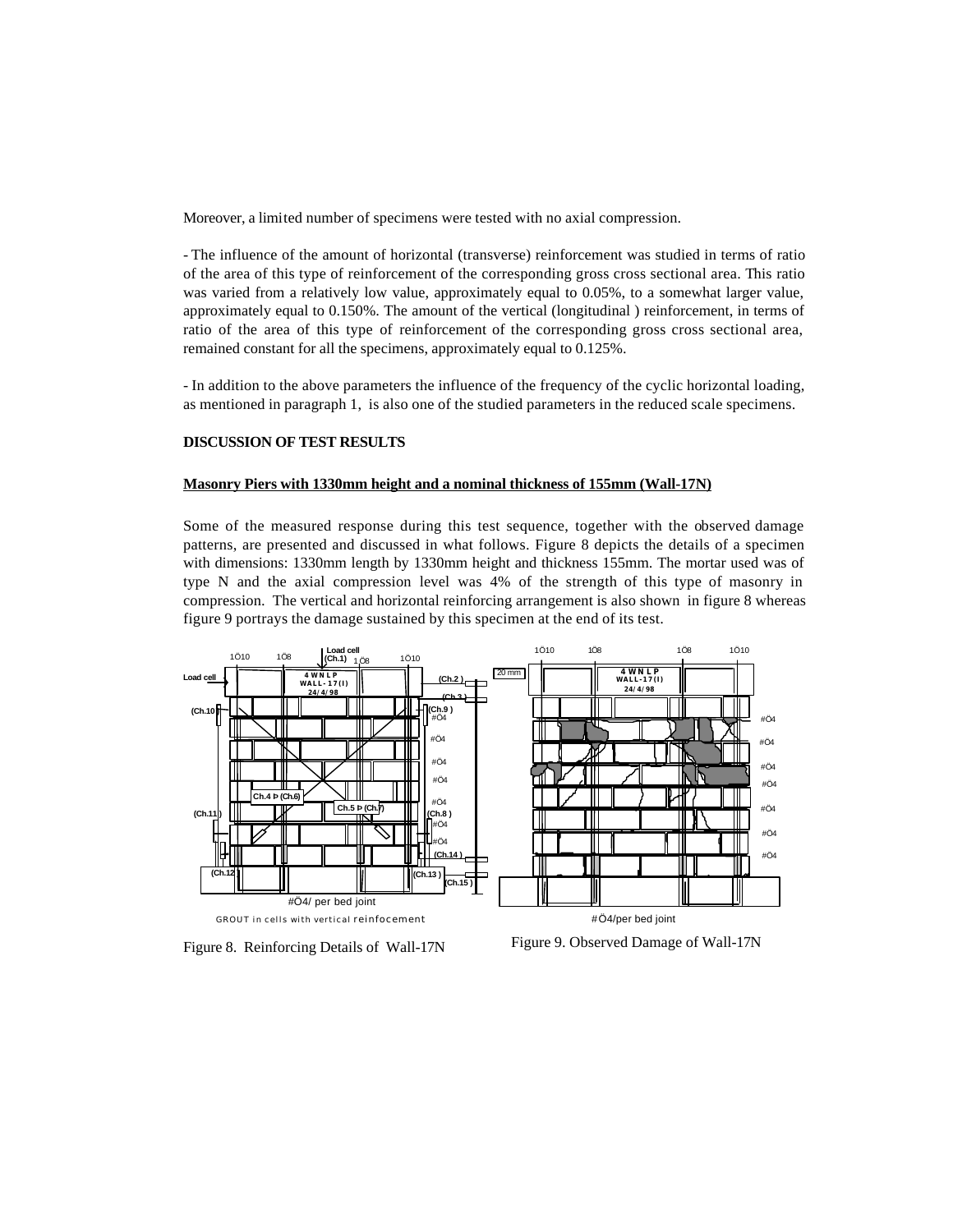The following observations can be made on the basis of the observed behavior for this partially reinforced pier (Wall-17N).

The tested pier exhibits an increasing horizontal load capacity up to the 9th group of cyclic loading, which corresponds to a maximum displacement of 7.5mm.

- For this level of deformation, the degradation observed for the subsequer cycles, which are of the same displacelevel as the first cycle of this group, is  $\frac{1}{1}$ limited.

- An increasing horizontal load capacity can also be seen even for the 10th group of cyclic loading, which corresponds to a maximum displacement of 10mm. However, for this level of deformation the load degradation observed for the subsequent two cycles becomes noticeable.



Figure 10. Load-Deformation Cyclic Behavior of Wall-17N

- For the remaining three groups of cyclic loading, from 12.5mm to 20mm, the pier cannot sustain the maximum load that was measured before (just above 8t), and its capacity deteriorates in each subsequent cycle.

The above observations are in agreement with the observed damage. This is initially flexural but, as the imposed level of deformation is increased, the shear type of damage prevails, accompanied with the disintegration of the central and upper part of the pier during the last group of cyclic loading.

## **Masonry piers of 2475mm height and a nominal thickness of 155mm (Wall 27N)**

This pier was tested at the strong reaction frame of the laboratory of Reinforced Concrete Structures of the Department of Civil Engineering of Aristotle University of Thessaloniki, utilising a horizontal actuator with maximum capacity of 1000KNt and a vertical actuator of 250KNt capacity. Figure 11 depicts the details of one of these large specimens with dimensions: 2700mm length by 2475mm height and a thickness 155mm. The mortar used for this specimen (Wall 27N) was of type N and the axial compression level was 4% of the strength of this type of masonry in compression, as it was for specimen 17N. The vertical and horizontal reinforcing arrangement is also shown in figure 11, which, as can be seen, is similar to the one employed in specimen 17N. Figure 12 portrays the damage sustained by this specimen at the end of this test. Finally, figure 13 depicts the horizontal load and horizontal displacement variation at the top of this pier. The following observations can be made on the basis of the observed behavior for this partially reinforced pier (Wall 27N).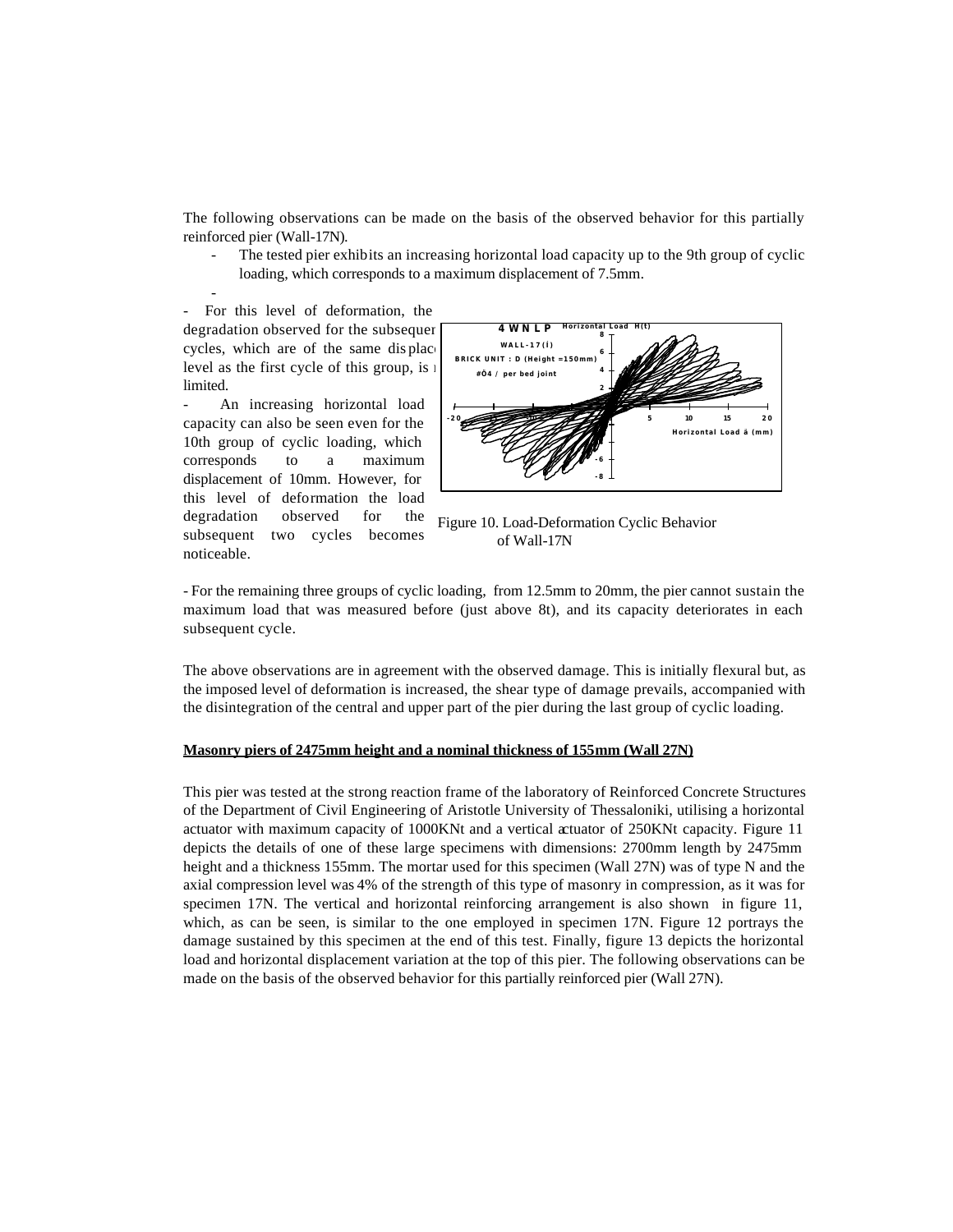- The tested pier exhibits an increasing horizontal load capacity up to the 8th group of cyclic loading, which corresponds to a maximum displacement of approximately 15mm.

- For this level of deformation, the load degradation observed for the subsequent two cycles, which are of the same displacement level as the first cycle of this group, is noticeable.

-For the subsequent two groups of cyclic loading, which corresponds to maximum displacements from 10mm to 25mm, there is a moderate reduction in the horizontal load capacity. However, for this level of deformation, the load degradation observed for the subsequent two cycles does not accelerate.

- For the remaining three groups of cyclic loading, from 30mm to 40mm, the horizontal load sustained by this pier rapidly decreases to a small part of the maximum horizontal load capacity (equal to approximately 15t at the  $8<sup>th</sup>$  group of cyclic loading). This capacity deteriorates in each subsequent cycle.



Figure 11. Reinforcing Details of Wall-27N

part of masonry Wall-27(N).

- It is interesting to note that the horizontal cyclic load capacity of this wall (Wall-27N) is almost twice as much as the wall 17N, which was presented in paragraph 5.1.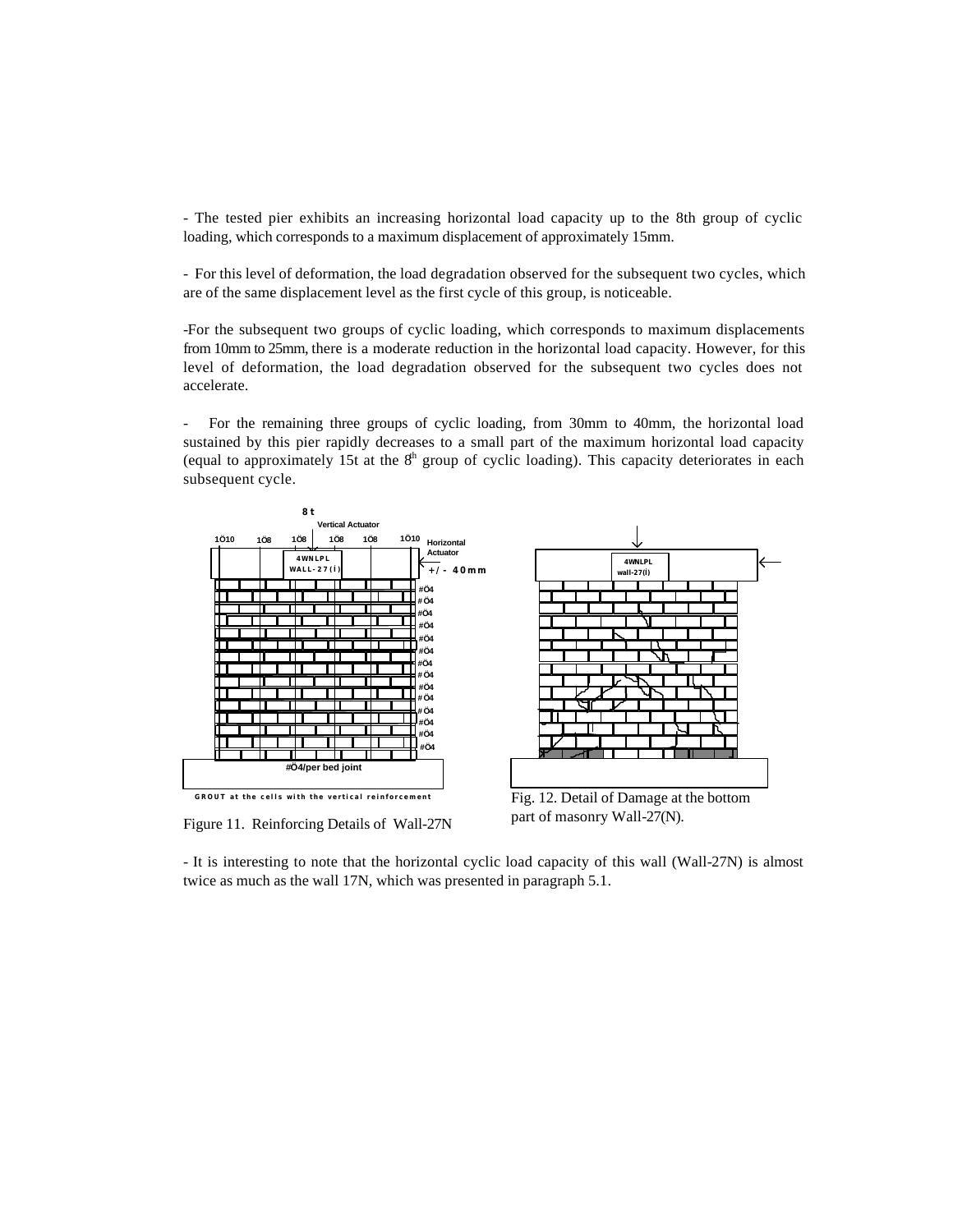As already pointed out, the length and height of wall 17N are approximately  $\frac{1}{2}$  of the corresponding dimensions of wall 27N. The above observations for wall 27N are in agreement with the observed damage. This is initially flexural, as was also observed for wall 17N, but as the imposed level of deformation is increased the shear type of damage prevails. However, this time no disintegration of any part of the pier takes place.



 Figure 13. Load-Deformation Cyclic Behavior of Wall-27N.

## **Masonry piers of 2475mm height and a nominal thickness of 320mm (Wall-34N)**

This pier, constructed with double brick thickness, was also tested with the same loading arrangement described before for Wall 27N. The reinforcing and grouting arrangements are depicted in figure 14. The mortar used was also of type N and the axial compression level was 4% of the strength of this type of masonry in compression, as it was for specimens 17N and 27N. Figure 14 portrays the enddamage sustained by this specimen and figure 15 depicts the horizontal load and horizontal displacement variation at the top of this pier. The following observations can be made on the basis of the observed behavior for Wall-34N.

- The tested pier exhibits an increasing horizontal load capacity up to the 8th group of cyclic loading, which corresponds to a maximum displacement of approximately 15mm.

- For this level of deformation, the load degradation observed for the subsequent two cycles,

which are of the same displacement level as the first cycle of this group, is noticeable.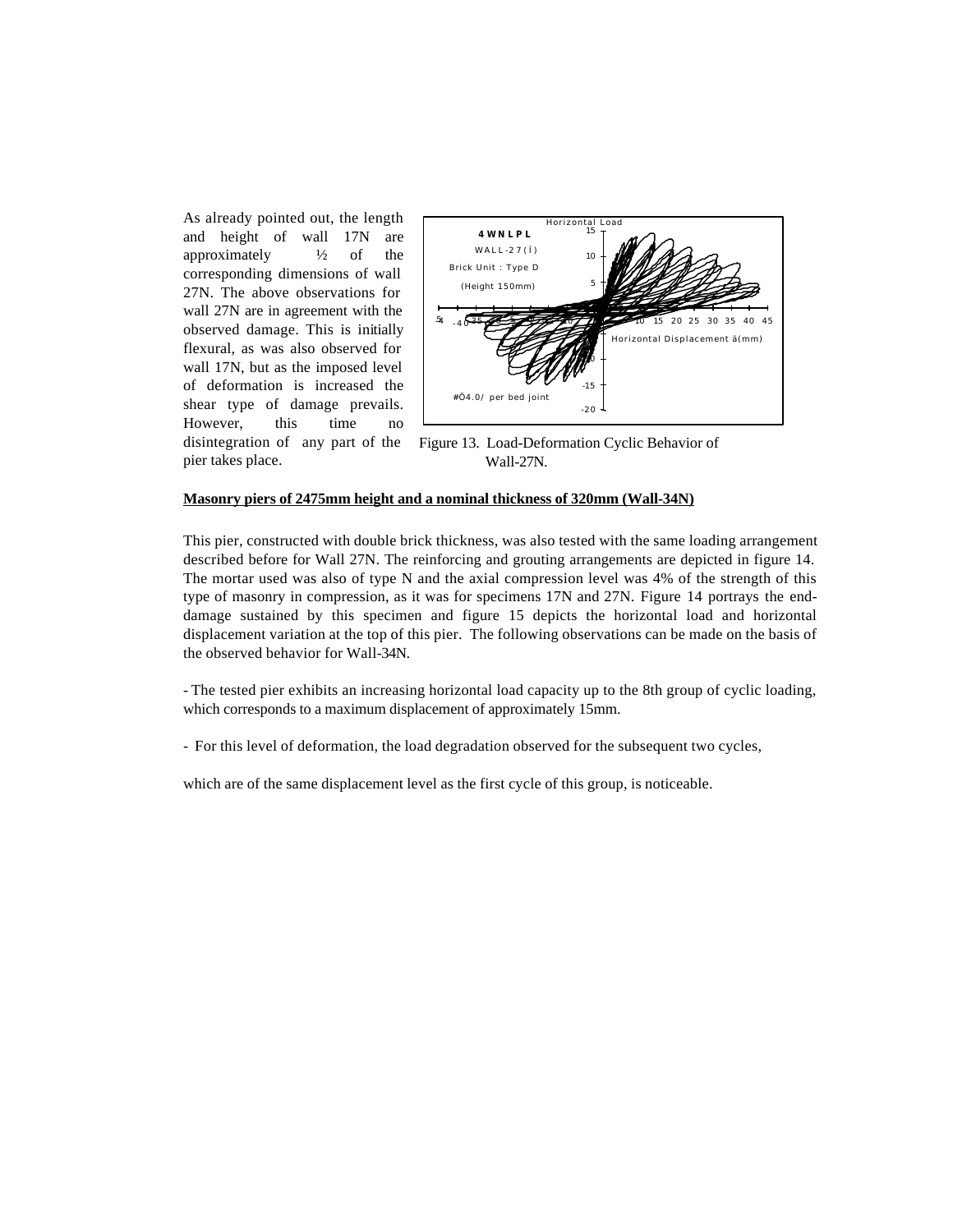

Figure 14. Reinforcing Details and Instrumentation of Wall-34N



Fig 15. Detail of Damage of Wall-34(N). Fig. 16. Load-Deformation cyclic behavior of masonry all-34(N).

- For the subsequent two groups of cycling loading , which corresponds to maximum displacements from 10mm to 25mm, there is a moderate reduction in the horizontal load capacity. However, for this level of deformation, the load degradation observed for the subsequent two cycles does not accelerate.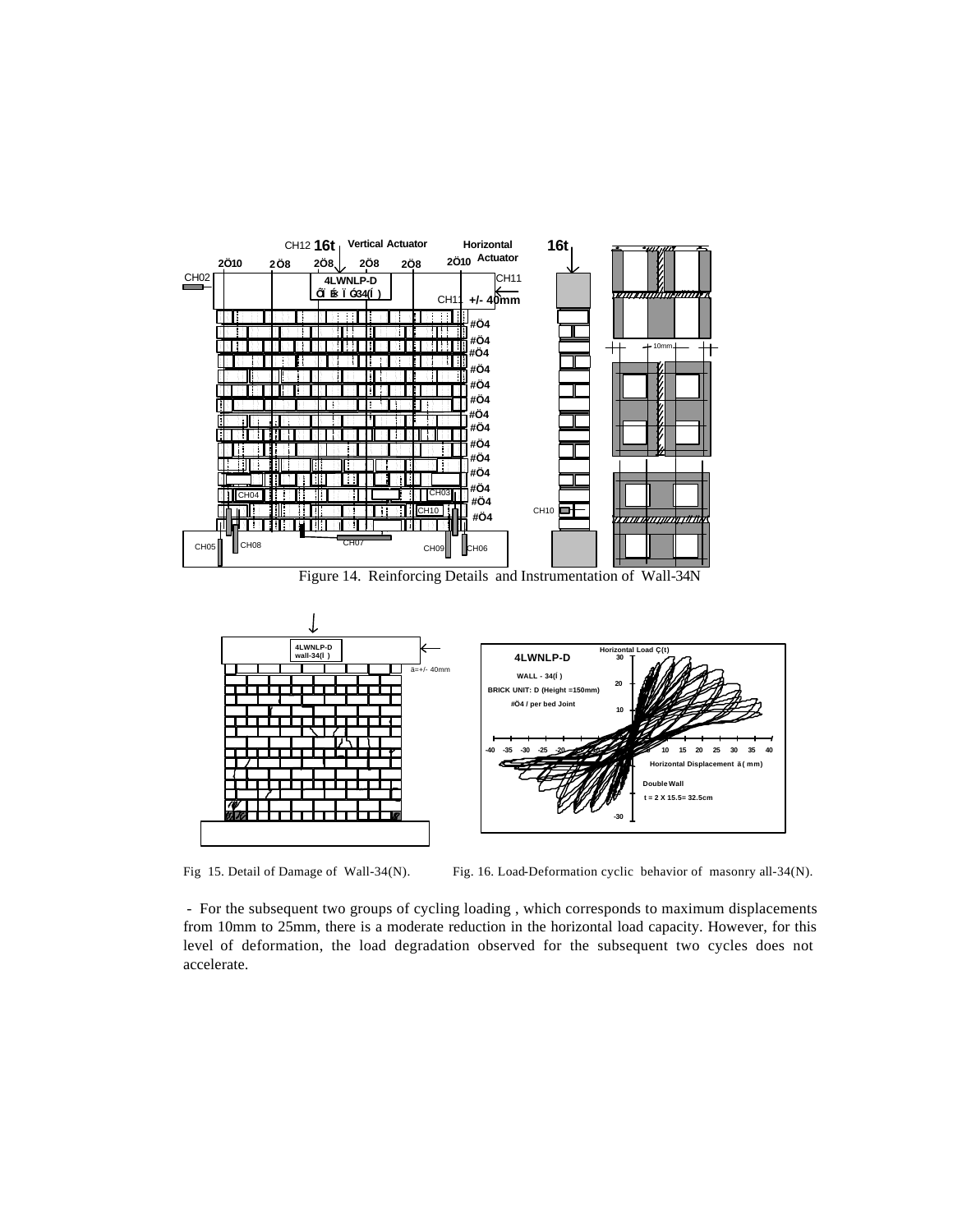- For the remaining three groups of cyclic loading, from 30mm to 40mm, the horizontal load sustained by this pier rapidly decreases to a small part of the maximum horizontal load capacity (of the order of approximately 30t at the  $8<sup>th</sup>$  group of cyclic loading). This observed maximum load capacity deteriorates in each subsequent cycle.

- The above observations for wall 34N are in agreement with the observed damage. This is initially flexural, as was also observed for walls 27N and 17N, but, as the imposed level of deformation is increased, the shear type of damage prevails. However, this time no disintegration of any part of the pier takes place.

- As can be seen, almost all the observations made above for the cyclic behavior of Wall-34 are very similar to the corresponding behavior of Wall-27 and Wall-17.

- It is interesting to note that the horizontal cyclic load capacity of this wall (Wall-34N) is almost twice as much as that of Wall-27N, which in its turn, as already observed, is twice as much as that of the Wall-17N. Wall-17N, according to its dimensions, can be considered as a ½ scaled model of Wall 34N. And the scaling factor for the horizontal load is equal to 4 whereas the length, width and thickness scaling factor is equal to 2. The comparison of the observed behavior of these three tested walls (Wall-17N, Wall-27N and Wall-34N) in terms of envelope curves is depicted in figure 17. The observed cyclic behavior of all these walls is made comparable to the reference level of Wall-34N, using the appropriate scaling factors. As can be seen from this comparison, despite certain differences, the cyclic behavior of all three walls is very similar in the most significant aspects. The comparative larger strength of Wall-17N than the corresponding strength of Walls-27N and Wall-34N must be attributed to certain differences in the vertical reinforcing arrangement resulting in this increased (flexural) strength. This important finding establishes a degree of confidence in extrapolating the observed behavior of all the tested walls of reduced height and thickness (1330mm height and 155mm thickness) to prototype conditions (2475mm height and 320mm thickness).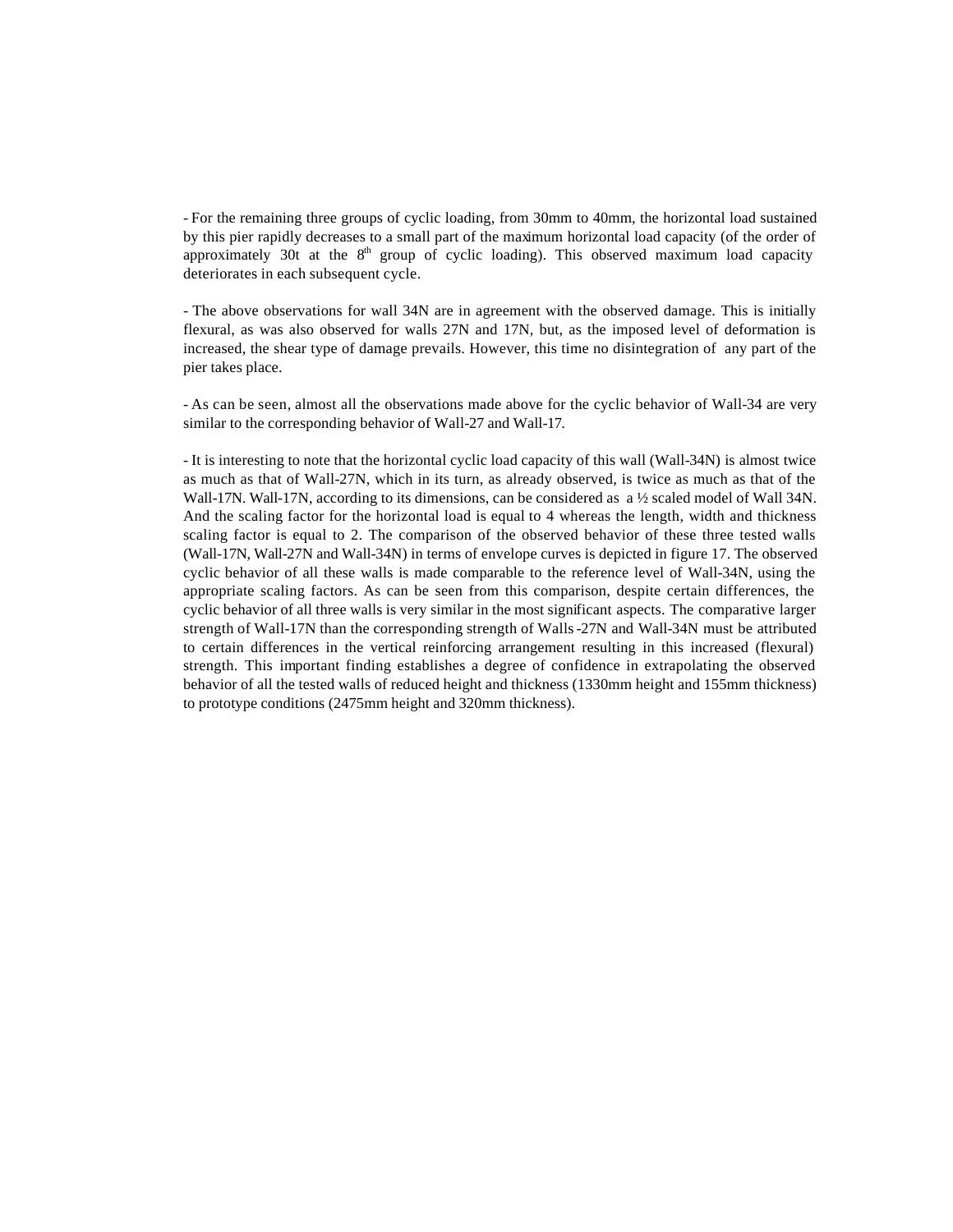

**- - - - 4WÍLPL Wall-27(Í)**

#Ö4/bed joint (14 bed joints), Brick Unit Height =15cm, Mortar Í, **ñv** =0.0086%Axial Load 8t, Grout in 6 cells 4WNLPLD Wall-34(N) #Ö4/bed joint (14 bed joints) , Brick Unit Height =15cm, Mortar N, **ñv** =0.0082% Axial Load 16t, Grout in 12 cells 4WNLP Wall-17(N) #Ö4/bed joint (7 bed joints), Brick Unit Height =15cm, Mortar N, **ñv** =0.0125%, Axial Load 4t, Grout in 4 cells Fig. 17. Comparison of Observed Cyclic response for Walls

# **CONCLUDING REMARKS**

- The outline of an extensive experimental sequence has been presented, whose aim is to examine the seismic performance of partially reinforced brick masonry piers constructed by a newly developed hollow "Greek" brick unit with vertical holes. This investigation focuses on low-rise housing to be constructed in low to moderate seismic zones of Greece.

- The basic parameters whose influence on the piers' performance was studied are also outlined together with the instrumentation scheme that was employed in identifying the dominant modes of response.